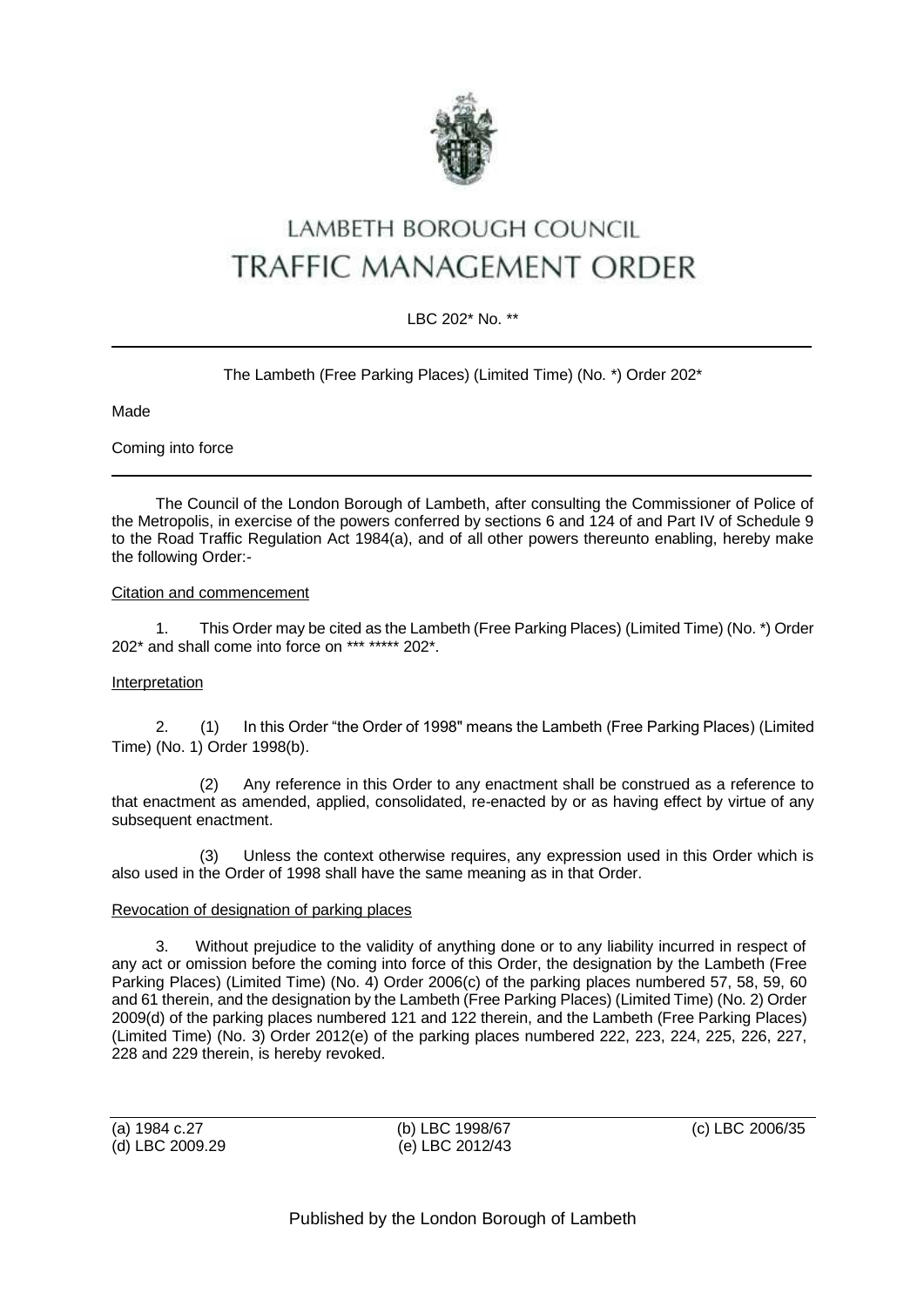## Designation of parking place and application of the Order of 1998 thereto

4. (1) The area on a street comprising the length of carriageway of a street specified in column 2 of the Schedule to this Order and bounded on one side of that length by the edge of the carriageway and on the other sides by a white line marking, is designated as a parking place.

(2) The reference in this Article to a white line marking shall be construed as a reference to the white line marking (either broken or continuous) provided for in Schedule 7 to the Traffic Signs Regulations and General Directions 2016(a) or, if applicable, authorised by the Secretary of State by virtue of section 64 of the Road Traffic Regulation Act 1984.

(3) The provisions of the Order of 1998 (other than Articles 3 and 17) shall apply to the area designated as a parking place by this Order as if in those provisions any reference to a parking place included a reference to the area designated as a parking place by this Order and as if any reference to a Schedule to the Order of 1998 included a reference to the Schedule to this Order.

Placing of traffic signs, etc

- 5. The Council shall:-
	- (a) place and maintain traffic signs indicating the limits of the parking place referred to in the Schedule to this Order and that such parking place may only be used during the permitted hours for the leaving of the vehicles specified in Article 4 of the Order of 1998, subject to the provisions of Articles 5 and 6 of the Order of 1998;
	- (b) carry out such other work as is reasonably required for the purposes of the satisfactory operation of the parking place referred to in the Schedule to this Order.

Dated this \*\*\*\*\*\*\* day of \*\*\*\*\*\*\* 202\*.

Ben Stevens Highway Network Manager

(a) S.I. 2016/362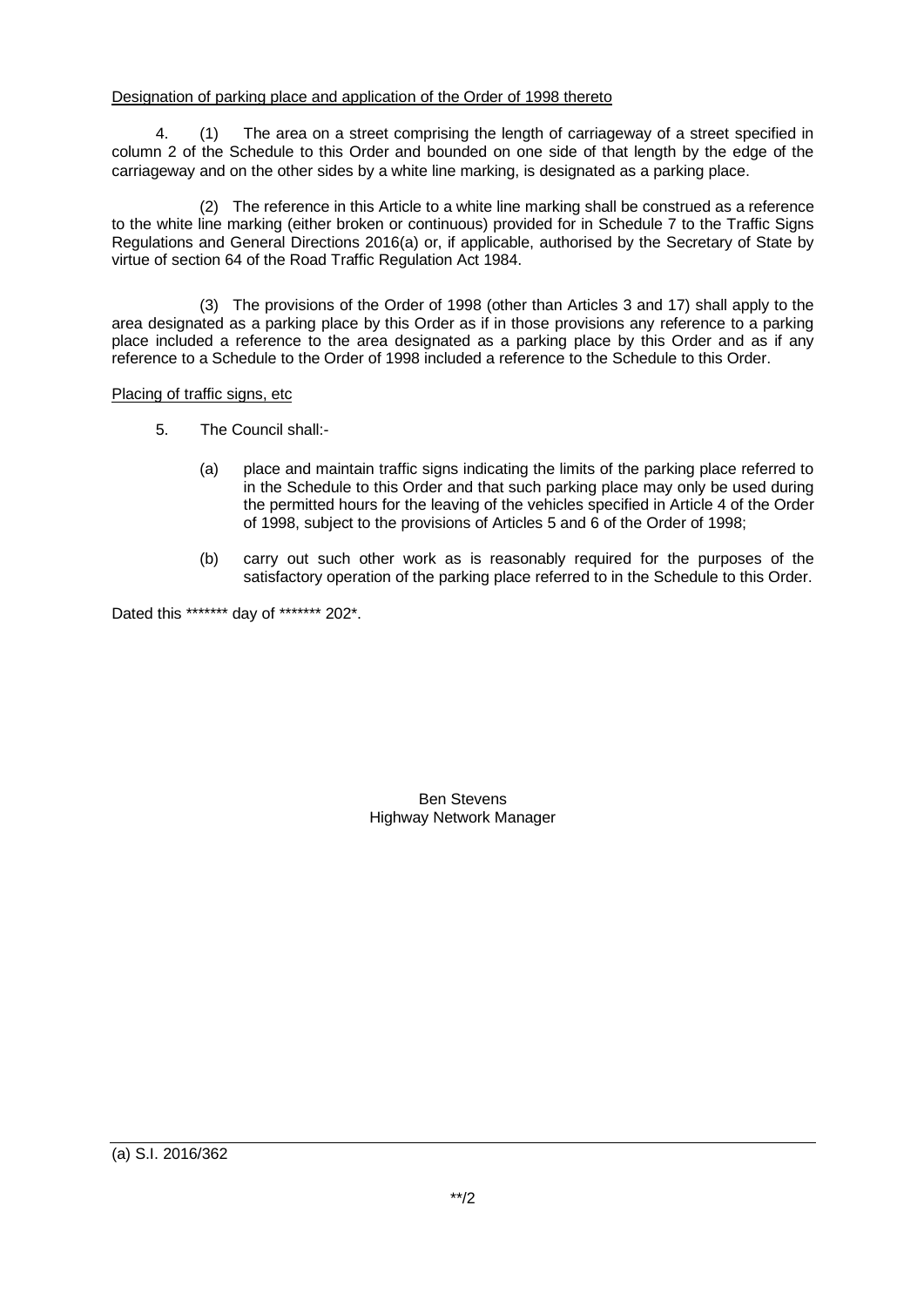#### SCHEDULE (see Article 4)

#### AREA ON A STREET DESIGNATED AS A PARKING PLACE

IN RELATION TO THE PARKING PLACE REFERRED TO IN THIS SCHEDULE THE EXPRESSION "PERMITTED HOURS" MEANS THE PERIOD BETWEEN 7 A.M. AND 7 P.M. ON MONDAYS TO SATURDAYS INCLUSIVE, ANY SUCH DAY NOT BEING CHRISTMAS DAY, GOOD FRIDAY OR A BANK HOLIDAY.

| No. of<br>parking<br>place | Designated parking place                                                                                                                                                                         | Period during<br>which a vehicle<br>may be left in a<br>parking place | Interval before a<br>vehicle may<br>again be left in a<br>parking place |
|----------------------------|--------------------------------------------------------------------------------------------------------------------------------------------------------------------------------------------------|-----------------------------------------------------------------------|-------------------------------------------------------------------------|
| 1                          | 2                                                                                                                                                                                                | 3                                                                     | 4                                                                       |
| $***$                      | CANTERBURY GROVE, the south-east side, from<br>a point 7 metres south-west of the southern kerb-<br>line of Lansdowne Hill south-westward for a<br>distance of 16 metres.                        | 1 hour                                                                | 2 hours                                                                 |
| ***                        | CHATSWORTH WAY, the north-west side, from a<br>point 8.5 metres north-east of teh north-eastern<br>kerb-line of Norwood Road north-eastward for a<br>distance of 16.5 metres,                    | 1 hour                                                                | 2 hours                                                                 |
| ***                        | CHATSWORTH WAY, the north-west side, from a<br>point 5 metres north-east of the north-eastern kerb-<br>line of Dalton Street north-eastward for a distance of<br>14 metres.                      | 1 hour                                                                | 2 hours                                                                 |
| ***                        | CHATSWORTH WAY, the north-west side, from a<br>point 8.5 metres south-west of the common<br>boundary of Nos. 1 and 3 Chatsworth Way north-<br>eastward for a distance of 6.6 metres.             | 1 hour                                                                | 2 hours                                                                 |
| ***                        | CHATSWORTH WAY, the north-west side, from a<br>point 5 metres north-east of the common boundary<br>of Nos. 1 and 3 Chatsworth Way north-eastward for<br>a distance of 11.5 metres.               | 1 hour                                                                | 2 hours                                                                 |
| $***$                      | CHATSWORTH WAY, the south-east side, from a<br>point 10 metres north-east of teh north-eastern<br>kerb-line of Norwood Road north-eastward for a<br>distance of 30 metres.                       | 1 hour                                                                | 2 hours                                                                 |
| ***                        | CHATSWORTH WAY, the south-east side, from a<br>point 12.5 metres north-east of a point opposite the<br>north-eastern kerb-line of Dalton Street north-<br>eastward for a distance of 9.4 metres. | 1 hour                                                                | 2 hours                                                                 |
| $***$                      | CHESTNUT ROAD, the south-east side, from a<br>point 10 metres north-east of the north-eastern<br>kerb-line of Norwood Road north-eastward for a<br>distance of 10 metres.                        | 1 hour                                                                | 2 hours                                                                 |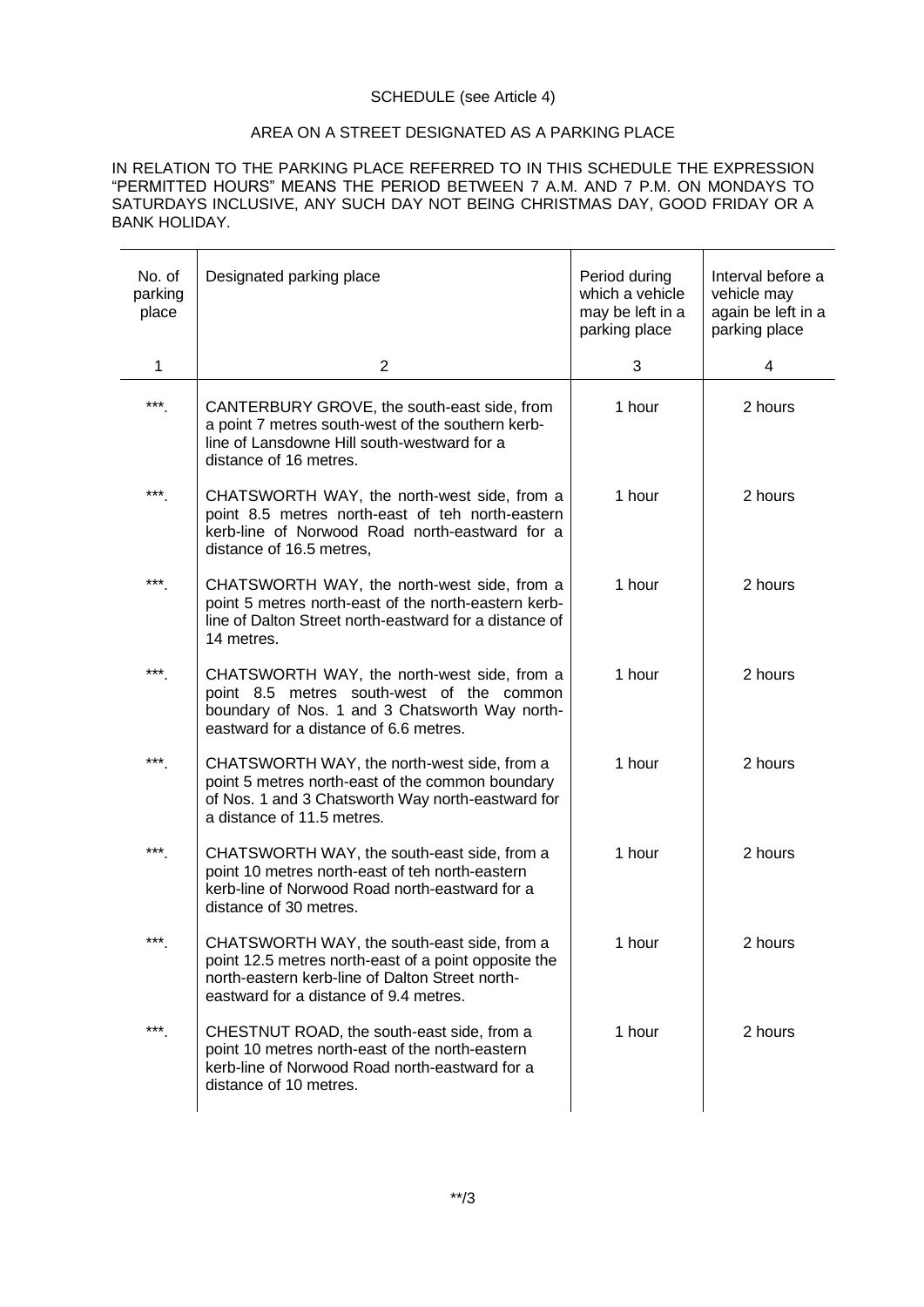| No. of<br>parking<br>place | Designated parking place                                                                                                                                                                            | Period during<br>which a vehicle<br>may be left in a<br>parking place | Interval before a<br>vehicle may<br>again be left in a<br>parking place |
|----------------------------|-----------------------------------------------------------------------------------------------------------------------------------------------------------------------------------------------------|-----------------------------------------------------------------------|-------------------------------------------------------------------------|
| 1                          | 2                                                                                                                                                                                                   | 3                                                                     | 4                                                                       |
| ***                        | CHESTNUT ROAD, the south-east side, from a<br>point 36 metres north-east of the north-eastern<br>kerb-line of Norwood Road south-westward for a<br>diistance of 5 metres.                           | 1 hour                                                                | 2 hours                                                                 |
| $***$                      | CHESTNUT ROAD, the south-east side, from the<br>common boundary of Nos. 2 and 4 Chestnut Road<br>south-westward for a distance of 17 metres.                                                        | 1 hour                                                                | 2 hours                                                                 |
| ***                        | CHESTNUT ROAD, the north-west side, from a<br>point 20.5 metres north-east of the north-eastern<br>kerb-line of Norwood Road north-eastward for a<br>distance of 10 metres.                         | 1 hour                                                                | 2 hours                                                                 |
| ***                        | CHESTNUT ROAD, the north-west side, from a<br>point 13.5 metres south-west of a point opposite the<br>common boundary of Nos. 2 and 4 Chestnut Road<br>south-westward for a distance of 5.2 metres. | 1 hour                                                                | 2 hours                                                                 |
| ***                        | CHESTNUT ROAD, the north-west side, from a<br>point opposite the common boundary of Nos. 2 and<br>4 Chestnut Road south-westward for a distance of 6<br>metres.                                     | 1 hour                                                                | 2 hours                                                                 |
| ***                        | DALTON STREET, the north-east side, from a point<br>8 metres north-west of the north-western kerb-line of<br>Chatsworth Way north-westward for a distance of<br>22.5 metres.                        | 1 hour                                                                | 2 hours                                                                 |
| ***                        | DALTON STREET, the north-east side, from a point<br>7 metres south-east of the south-eastern kerb-line<br>of Lancaster Avenue south-eastward for a distance<br>of 30 metres.                        | 1 hour                                                                | 2 hours                                                                 |
| ***                        | KNIGHT'S HILL, the west side, from a point 0.5<br>metres north of the party wall of Nos. 12 and 14<br>Knight's Hill southward for a distance of 36.5<br>metres.                                     | 30 minutes                                                            | 2 hours                                                                 |
| ***                        | LANSDOWNE HILL, the north side, from a point 11<br>metres west of the western kerb-line of Norwood<br>Road westward for a distance of 9,5 metres.                                                   | 1 hour                                                                | 2 hours                                                                 |
| ***                        | LANSDOWNE HILL, the north side, from a point<br>21.5 metres east of the party wall of Nos. 2 and 4<br>Lansdowne Hill westward for a distance of 28<br>metres.                                       | 1 hour                                                                | 2 hours                                                                 |
|                            |                                                                                                                                                                                                     |                                                                       |                                                                         |